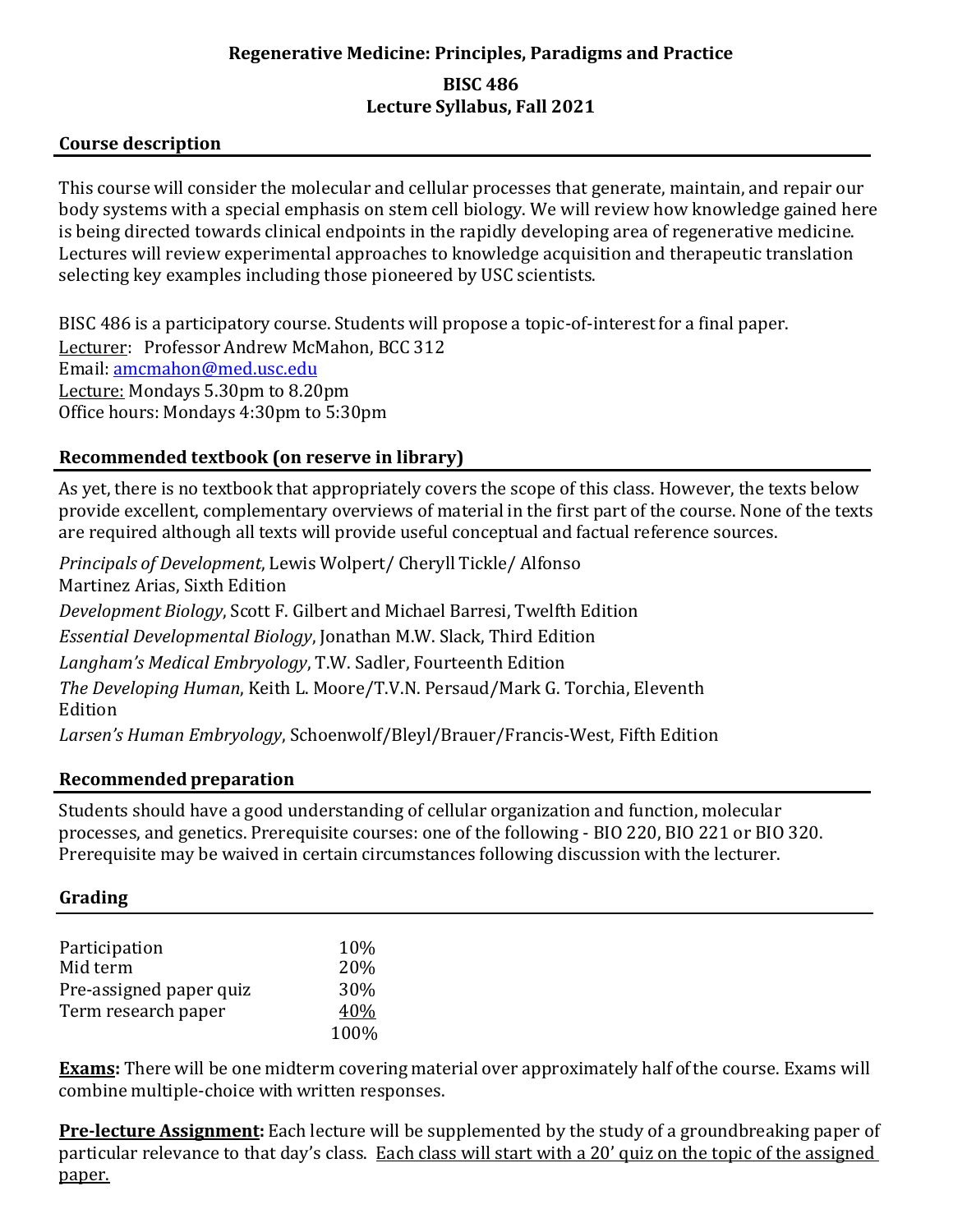**Term Research Paper:** Students will write an 10-12-page paper on a topic of their choosing. The paper may explore an area not covered directly in the course that is nevertheless relevant to the goals of the course. The paper will draw on the primary literature for relevant background material. Papers will be written in the format of an illustrated mini review. Several examples will be provided as guides. Papers will present a critical overview of the topic, discuss the approaches, findings and significance of 2 or 3 research papers critical to our current understanding of the topic, and suggest approaches to further an understanding of the area (a basic science topic) or to apply our current understanding towards therapeutic goals (translational science topic).

**Class Participation:** Students are expected to be in attendance for the duration of the class and to actively participate in the class. Accordingly, students will be graded on their participation.

## **Policies**

Missed exams: Missed exams will receive a grade of zero unless the student has an excused absence due to a documented medical or family emergency. At the discretion of the instructor, a missed exam a) may be retaken as a written exam, b) may be retaken as an oral exam or c) may be given a prorated score based on performance in the rest of the course.

Regrades: If you would like to contest a grade on an exam or assignment, you must submit a written explanation of why you think the grade was incorrect. Please note that the ENTIRE exam or assignment may be subject to reevaluation and your score may therefore go up, go down or remain the same. Regrade requests must be submitted to the instructor within two days of when the exam/assignment is returned.

Late assignments: Due dates are written in the schedule. Late assignments will only be accepted in exceptional circumstances.

Academic honesty: Academic integrity policies of the university will be strictly followed. Infractions can result in severe penalties. See *Scampus* for these policies.

Schedule: Due to the vagaries of life, it may be necessary to make some adjustments in the course schedule.

Statement for students with disabilities: Any student requesting academic accommodations based on a disability is required to register with Disability Services and Programs (DSP) each semester. A letter of verification for approved accommodations can be obtained from DSP. Please be sure the letter is delivered to me as early in the semester as possible. DSP is located in STU 301 and is open 8:30 a.m.–5:00 p.m., Monday through Friday. The phone number for DSP is (213) 740-0776.

Statement on academic integrity: USC seeks to maintain an optimal learning environment. General principles of academic honesty include the concept of respect for the intellectual property of others, the expectation that individual work will be submitted unless otherwise allowed by an instructor, and the obligations both to protect one's own academic work from misuse by others as well as to avoid using another's work as one's own. All students are expected to understand and abide by these principles. *Scampus,* the Student Guidebook, contains the Student Conduct Code in Section 11.00, while the recommended sanctions are located in Appendix A:

[http://www.usc.edu/dept/publications/SCAMPUS/gov/.](http://www.usc.edu/dept/publications/SCAMPUS/gov/) Students will be referred to the Office of Student Judicial Affairs and Community Standards for further review, should there be any suspicion of academic dishonesty. The Review process can be found at: [http://www.usc.edu/student-affairs/SJACS/.](http://www.usc.edu/student-affairs/SJACS/)